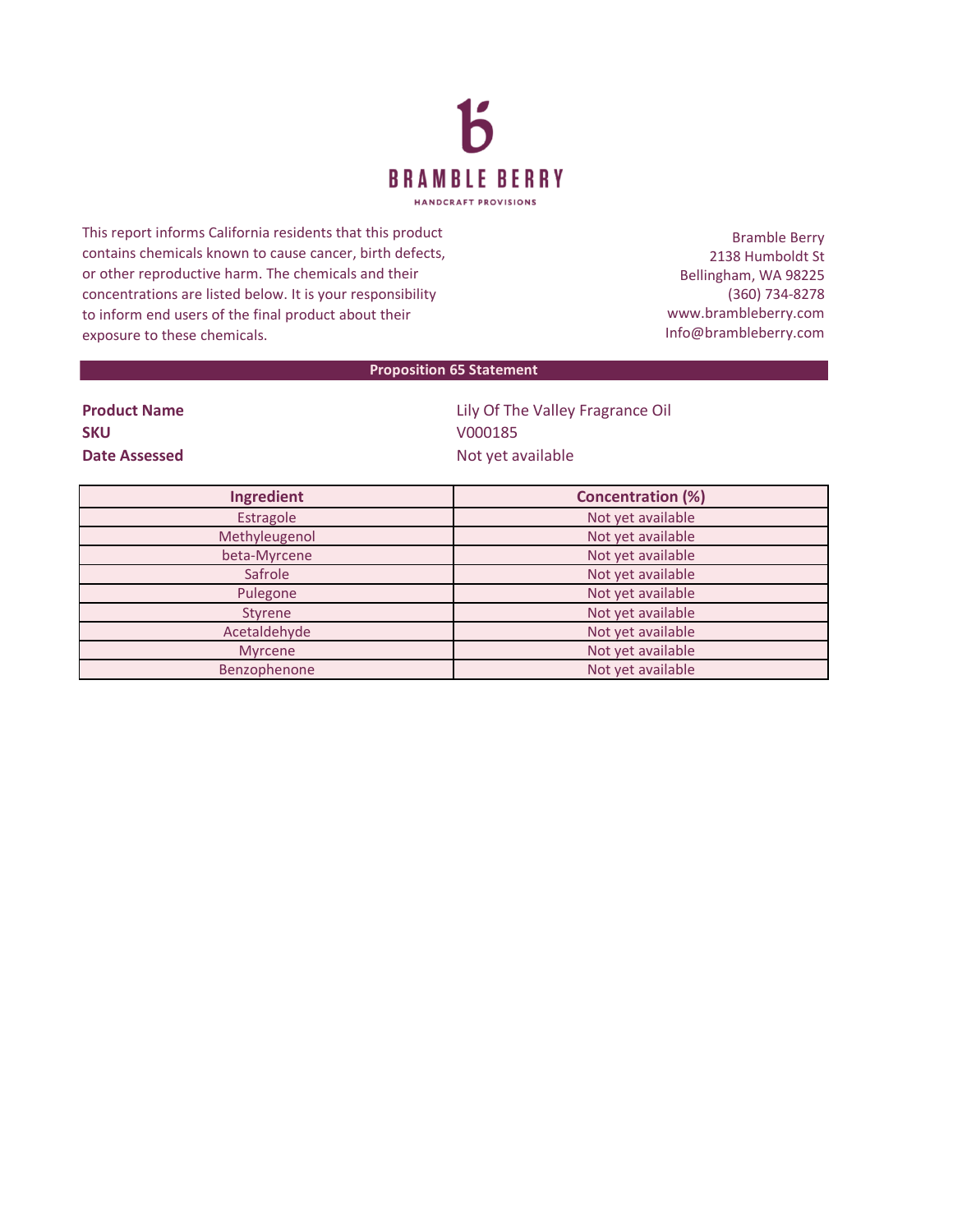

This report reflects the safe usage rates for this fragrance formula based on the International Fragrance Association (IFRA) 48th Amendment standards. IFRA reviews thousands of ingredients and issues guidelines for their usage, or bans the use of certain ingredients.

Bramble Berry 2138 Humboldt St Bellingham, WA 98225 (360) 734-8278 www.brambleberry.com Info@brambleberry.com

## **IFRA Statement - 48th Amendment**

| <b>Product Name</b>   | Lily Of The Valley Fragrance Oil |
|-----------------------|----------------------------------|
| <b>SKU</b>            | V000185                          |
| <b>Dated Assessed</b> | 8/7/2017                         |

| <b>Category</b> | Max. Usage (%) |
|-----------------|----------------|
|                 | 0.00           |
|                 | 2.20           |
|                 | 6.60           |
| 4               | 20.00          |
|                 | 11.10          |
| 6               | 0.00           |
|                 | 3.30           |
| 8               | 5.70           |
| q               | 14.30          |
| 10              | 7.00           |
| 11              | 100.00         |

The IFRA Standards regarding usage restrictions are based on safety assessments by the Panel of Experts on the Research Institute for Fragrance Materials (RIFM) 48th Amendment, and are enforced by the IFRA Scientific Committee. Evaluation of individual fragrance ingredients are made according to the safety standards contained in the relevant section of the IFRA Code of Practice. It is your responsibility to ensure the safety of the final product with more testing if needed.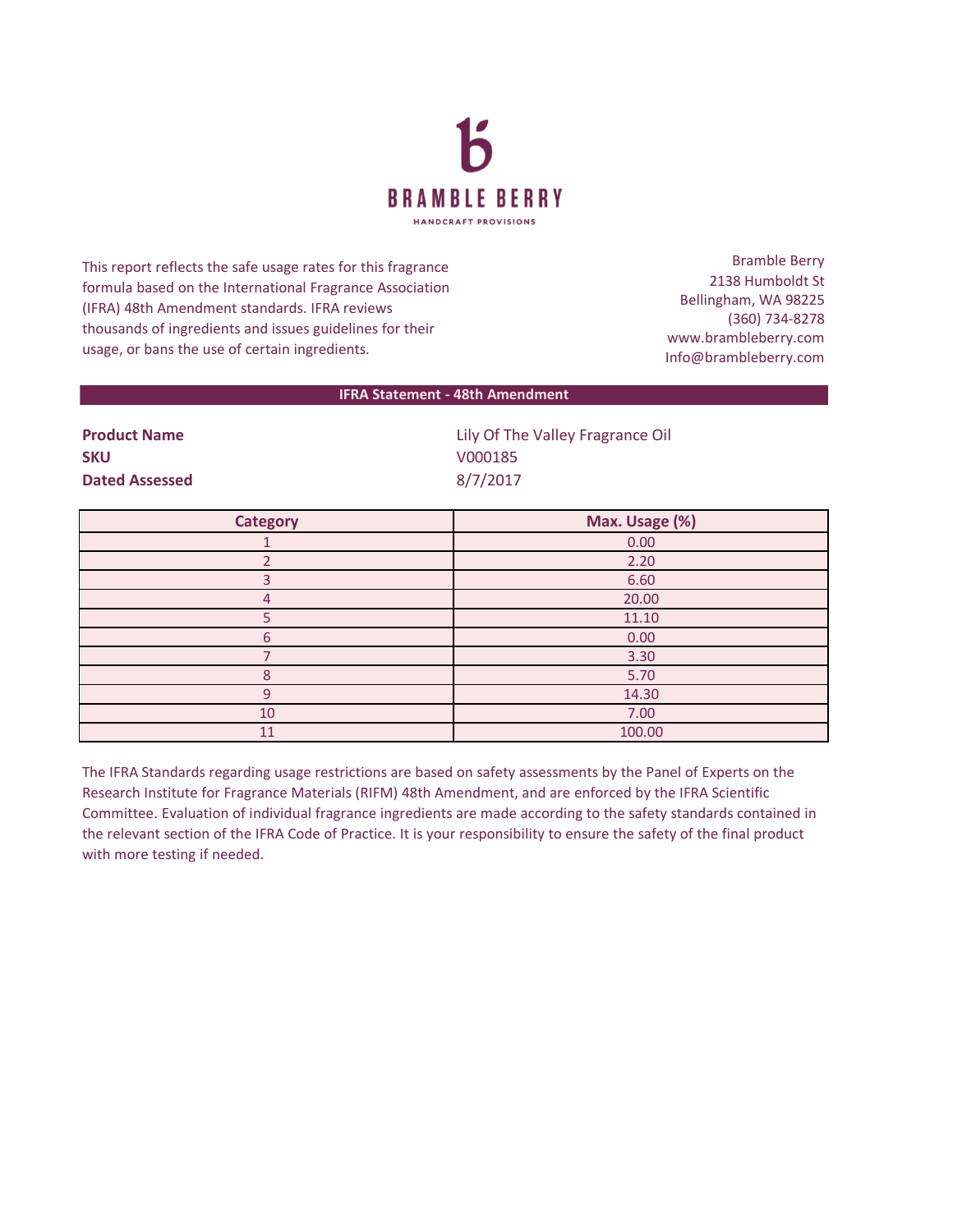

This report reflects the safe usage rates for this fragrance formula based on the International Fragrance Association (IFRA) 49th Amendment standards. IFRA reviews thousands of ingredients and issues guidelines for their usage, or bans the use of certain ingredients.

Bramble Berry 2138 Humboldt St Bellingham, WA 98225 (360) 734-8278 www.brambleberry.com Info@brambleberry.com

## **IFRA Statement - 49th Amendment**

| <b>Product Name</b>   |  |
|-----------------------|--|
| <b>SKU</b>            |  |
| <b>Dated Assessed</b> |  |

**Lily Of The Valley Fragrance Oil SKU** V000185 **Dated Assessed** 3/3/2021

| <b>Category</b> | Max. Usage (%) |
|-----------------|----------------|
| $\mathbf{1}$    | N/A            |
| $\overline{2}$  | $1.00\,$       |
| $\overline{3}$  | 0.40           |
| $\overline{4}$  | 12.90          |
| 5a              | 0.60           |
| 5 <sub>b</sub>  | 0.50           |
| 5c              | 0.50           |
| 5d              | 0.10           |
| $\sqrt{6}$      | 0.00           |
| 7a              | 0.40           |
| 7 <sub>b</sub>  | 0.40           |
| $\,8\,$         | 0.10           |
| 9               | 1.10           |
| 10a             | 1.10           |
| 10 <sub>b</sub> | 7.00           |
| 11a             | 0.10           |
| 11 <sub>b</sub> | 0.10           |
| 12              | 100.00         |

The IFRA Standards regarding usage restrictions are based on safety assessments by the Panel of Experts on the Research Institute for Fragrance Materials (RIFM) 49th Amendment, and are enforced by the IFRA Scientific Committee. Evaluation of individual fragrance ingredients are made according to the safety standards contained in the relevant section of the IFRA Code of Practice. It is your responsibility to ensure the safety of the final product with more testing if needed.